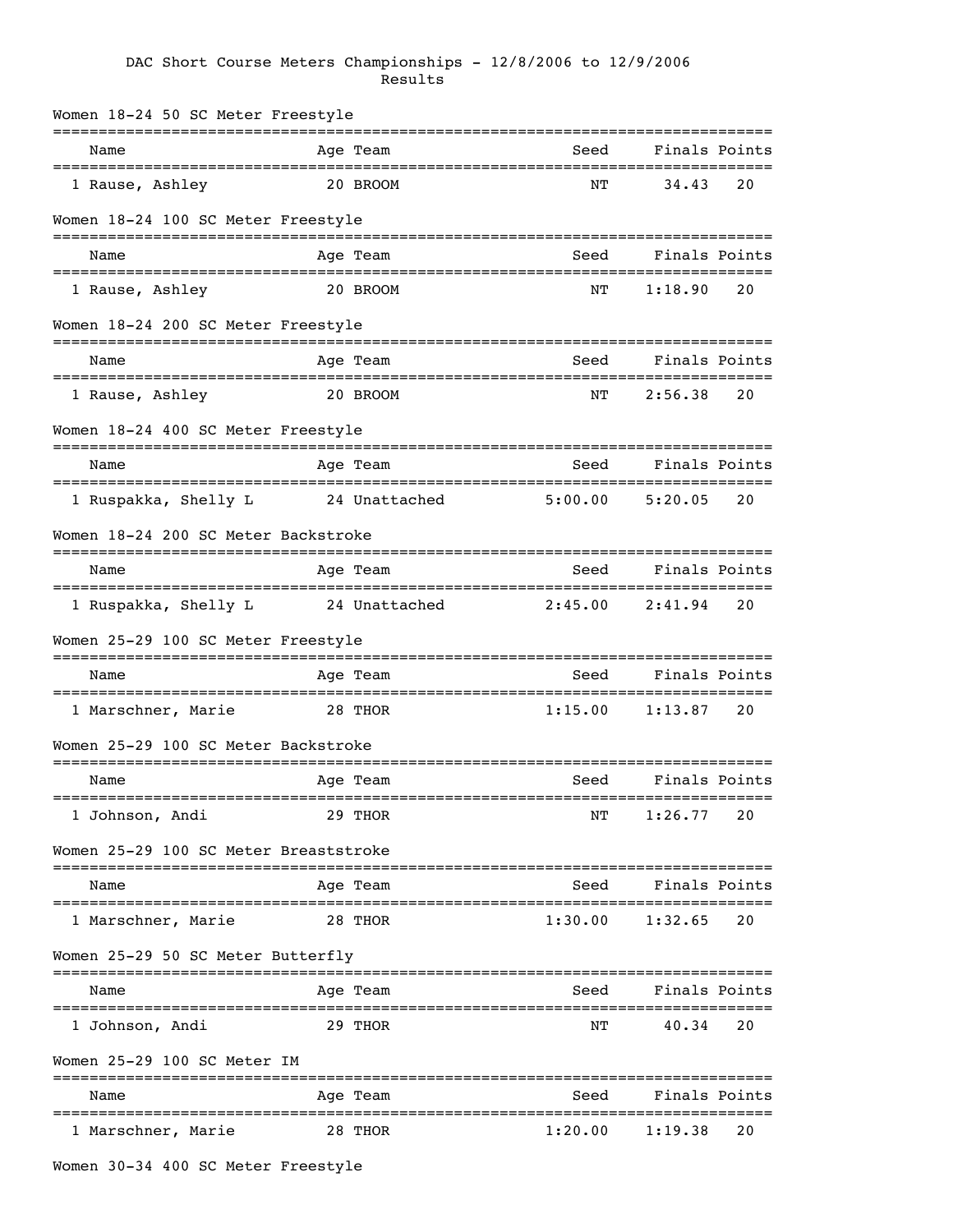| Name                                         | Age Team | Seed                          | Finals Points               |               |
|----------------------------------------------|----------|-------------------------------|-----------------------------|---------------|
| 1 Dickerson, Amy                             | 31 BROOM | 6:00.00                       | 6:10.70                     | 20            |
| Women 30-34 800 SC Meter Freestyle           |          |                               |                             |               |
| Name                                         | Age Team | Seed                          | Finals Points               |               |
| 1 Dickerson, Amy                             | 31 BROOM | 12:30.00                      | 13:56.67                    | 20            |
| Women 30-34 1500 SC Meter Freestyle          |          |                               |                             |               |
| Name                                         | Age Team | Seed                          | Finals Points               |               |
| 1 Dickerson, Amy                             | 31 BROOM | 23:00.00                      | 23:44.93                    | 20            |
| Women 30-34 50 SC Meter Butterfly            |          |                               |                             |               |
| Name                                         | Age Team | Seed                          | Finals Points               |               |
| 1 Dickerson, Amy                             | 31 BROOM | 40.00                         | 42.51                       | 20            |
| Women 35-39 50 SC Meter Freestyle            |          |                               |                             |               |
| Name                                         | Age Team | Seed                          | Finals Points               |               |
| 1 Ford, Michelle                             | 38 INVER | 34.00                         | 31.86                       | 20            |
| 2 White, Leighann                            | 37 THOR  | 38.00                         | 36.00                       | 17            |
| Women 35-39 100 SC Meter Freestyle           |          |                               |                             |               |
| Name<br>==================================== | Age Team | Seed<br>===================== | Finals Points<br>========== |               |
| 1 Ford, Michelle                             | 38 INVER | 1:13.00                       | 1:10.52                     | 20            |
| 2 White, Leighann                            | 37 THOR  | 1:25.00                       | 1:17.15                     | 17            |
| Women 35-39 200 SC Meter Freestyle           |          |                               |                             |               |
| Name                                         | Age Team | Seed                          | Finals Points               |               |
| 1 Ford, Michelle                             | 38 INVER | 2:35.00                       | 2:34.76                     | 20            |
| Women 35-39 400 SC Meter Freestyle           |          |                               |                             |               |
| Name                                         | Aqe Team | Seed                          |                             | Finals Points |
| 1 Morrison, Mary                             | 35 DAC   | 9:00.00                       | 7:58.32                     | 20            |
| Women 35-39 1500 SC Meter Freestyle          |          |                               |                             |               |
| Name                                         | Age Team | Seed                          |                             | Finals Points |
| 1 Morrison, Mary                             | 35 DAC   | 35:00.00                      | 29:38.23                    | 20            |
| Women 35-39 50 SC Meter Backstroke           |          |                               |                             |               |
| Name                                         | Age Team | Seed                          | Finals Points               |               |
| 1 Ford, Michelle                             | 38 INVER | 38.00                         | =================<br>38.64  | 20            |
| 2 White, Leighann                            | 37 THOR  | NΤ                            | 45.57                       | 17            |
| Women 35-39 100 SC Meter IM                  |          |                               |                             |               |
| Name                                         | Age Team | Seed                          | Finals Points               |               |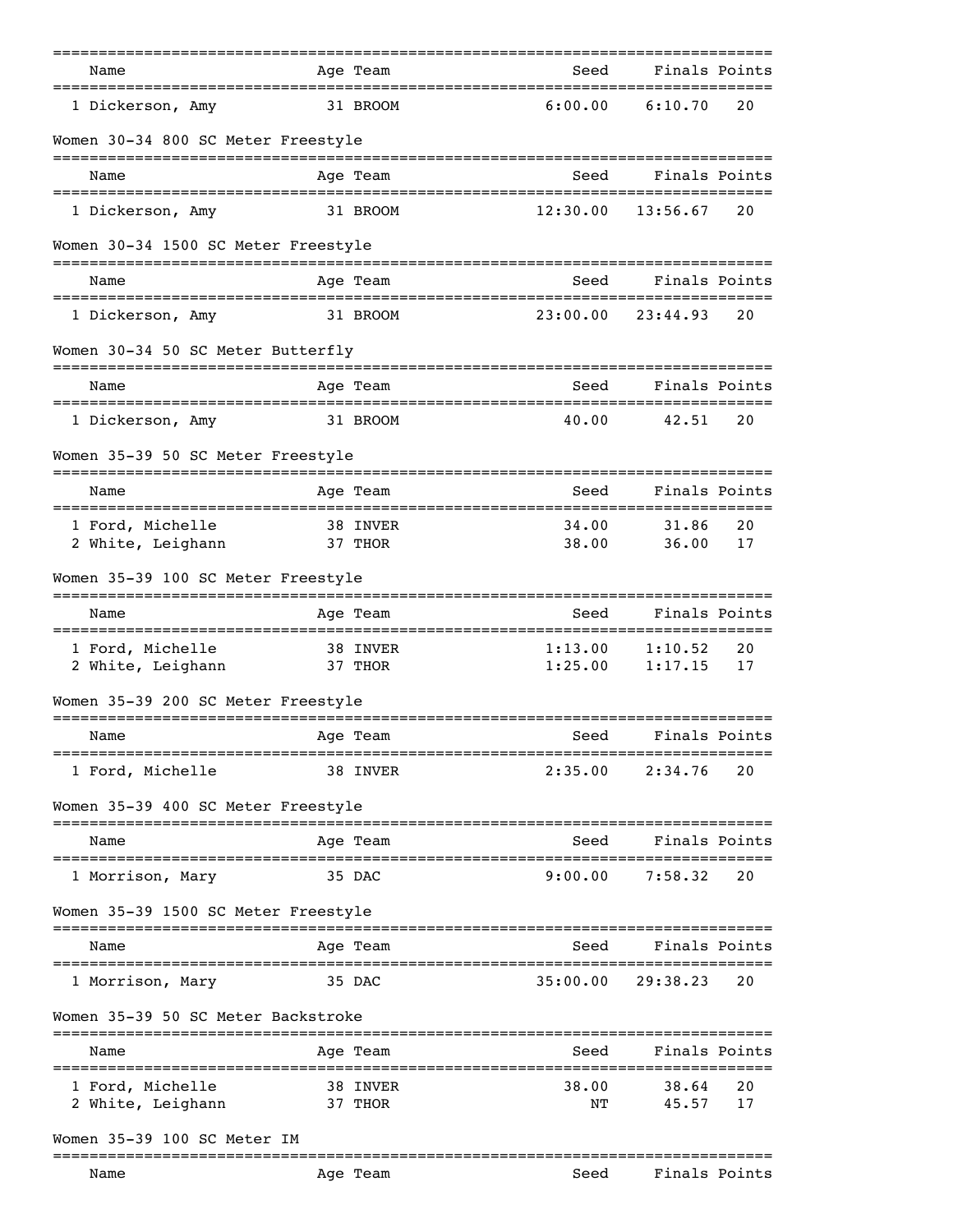| 1 White, Leighann                                                    | 37 THOR  | 1:41.00  | 1:33.99       | 20 |
|----------------------------------------------------------------------|----------|----------|---------------|----|
| Women 40-44 100 SC Meter Freestyle<br>______________________________ |          |          |               |    |
| Name                                                                 | Age Team | Seed     | Finals Points |    |
| 1 Sauls, Catherine                                                   | 42 THOR  | 1:18.00  | 1:21.98       | 20 |
| Women 40-44 800 SC Meter Freestyle                                   |          |          |               |    |
| Name                                                                 | Age Team | Seed     | Finals Points |    |
| 1 Vanderpoel, Nicole                                                 | 42 HIGH  | 11:01.35 | 10:55.81      | 20 |
| Women 40-44 1500 SC Meter Freestyle                                  |          |          |               |    |
| Name                                                                 | Age Team | Seed     | Finals Points |    |
| 1 Vanderpoel, Nicole                                                 | 42 HIGH  | 20:24.31 | 20:40.74      | 20 |
| Women 40-44 200 SC Meter Backstroke                                  |          |          |               |    |
| Name                                                                 | Age Team | Seed     | Finals Points |    |
| 1 Vanderpoel, Nicole                                                 | 42 HIGH  | 3:02.54  | 2:59.88       | 20 |
| Women 40-44 50 SC Meter Breaststroke                                 |          |          |               |    |
| Name                                                                 | Age Team | Seed     | Finals Points |    |
| 1 Sauls, Catherine                                                   | 42 THOR  | 44.00    | 44.25         | 20 |
| Women 40-44 100 SC Meter Breaststroke                                |          |          |               |    |
| Name                                                                 | Age Team | Seed     | Finals Points |    |
| 1 Sauls, Catherine                                                   | 42 THOR  | 1:34.00  | 1:42.56       | 20 |
| Women 40-44 200 SC Meter Butterfly                                   |          |          |               |    |
| Name                                                                 | Age Team | Seed     | Finals Points |    |
| 1 Vanderpoel, Nicole                                                 | 42 HIGH  | 3:01.34  | 2:57.90       | 20 |
| Women 40-44 100 SC Meter IM                                          |          |          |               |    |
| Name                                                                 | Age Team | Seed     | Finals Points |    |
| 1 Sauls, Catherine                                                   | 42 THOR  | 1:28.00  | 1:30.86       | 20 |
| Women 40-44 400 SC Meter IM                                          |          |          |               |    |
| Name                                                                 | Age Team | Seed     | Finals Points |    |
| 1 Vanderpoel, Nicole                                                 | 42 HIGH  | 6:10.35  | 6:09.82       | 20 |
| Women 45-49 50 SC Meter Freestyle                                    |          |          |               |    |
| Name                                                                 | Age Team | Seed     | Finals Points |    |
| 1 Garnier, Kathy                                                     | 46 INVER | 29.50    | 28.64         | 20 |
| 2 Nolte, Susan                                                       | 45 INVER | 38.00    | 39.07         | 17 |
| 3 Sortwell, Andrea                                                   | 47 BROOM | 41.12    | 40.17         | 16 |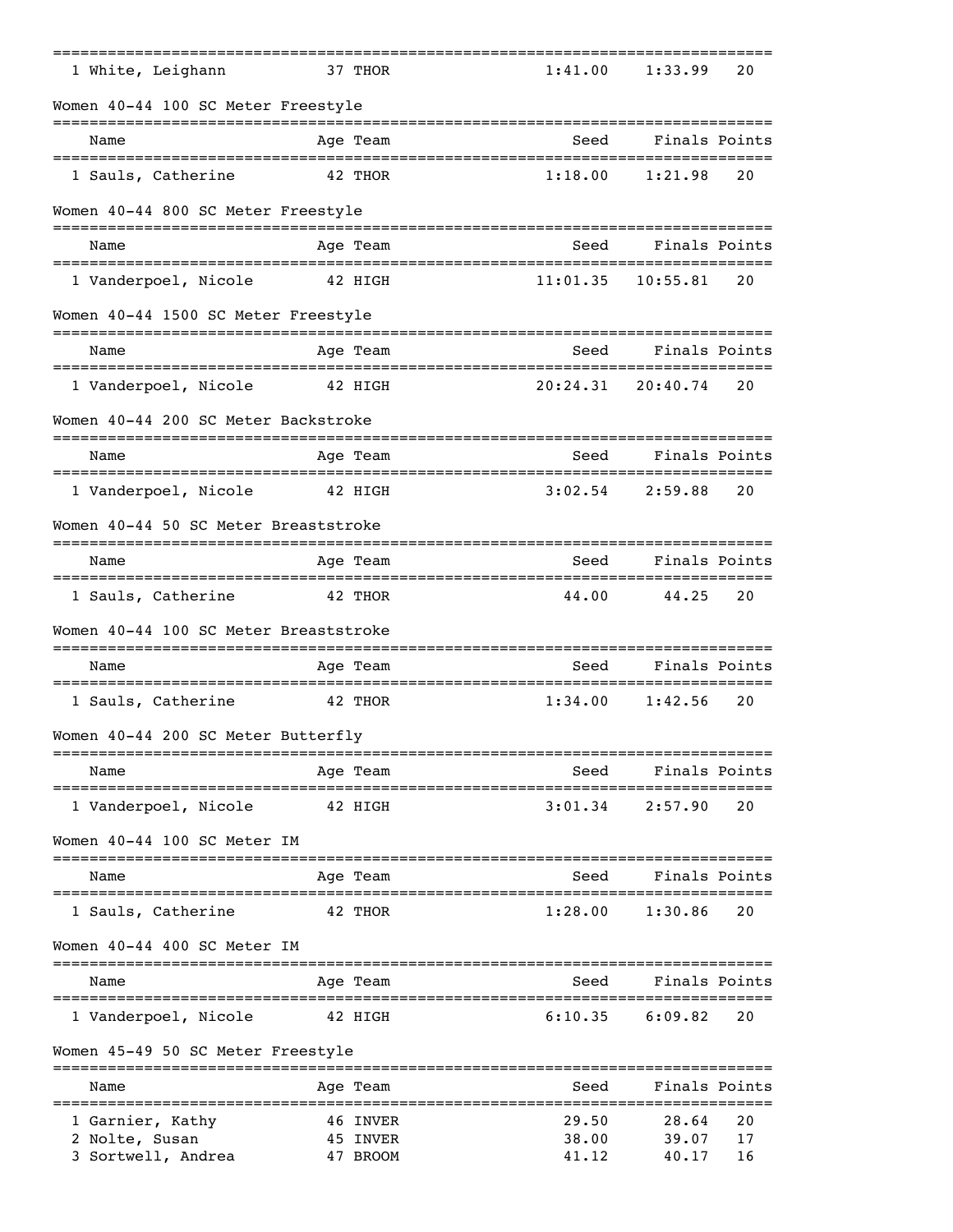| Women 45-49 100 SC Meter Freestyle                                    |          |                      |                             |                                |          |
|-----------------------------------------------------------------------|----------|----------------------|-----------------------------|--------------------------------|----------|
| Name                                                                  |          | Age Team             | Seed                        | Finals Points                  |          |
| 1 Garnier, Kathy<br>2 Sortwell, Andrea                                |          | 46 INVER<br>47 BROOM | 1:05.00<br>1:35.11          | 1:04.53<br>1:36.08             | 20<br>17 |
| Women 45-49 200 SC Meter Freestyle                                    |          |                      |                             |                                |          |
| Name                                                                  |          | Age Team             | Seed                        | Finals Points                  |          |
| 1 Garnier, Kathy<br>2 Sortwell, Andrea                                | 47 BROOM | 46 INVER             | 2:25.00                     | 2:24.73<br>$3:40.46$ $3:34.72$ | 20<br>17 |
| Women 45-49 400 SC Meter Freestyle                                    |          |                      |                             |                                |          |
| Name                                                                  |          | Age Team             | Seed                        | Finals Points                  |          |
| 1 Bates, Penny                                                        |          | 45 BAM               | 5:25.00                     | 5:29.27                        | 20       |
| Women 45-49 800 SC Meter Freestyle                                    |          |                      |                             |                                |          |
| Name                                                                  |          | Age Team             | Seed                        | Finals Points                  |          |
| 1 Bates, Penny                                                        |          | 45 BAM               | 11:25.00                    | 11:25.23                       | 20       |
| Women 45-49 50 SC Meter Breaststroke                                  |          |                      |                             |                                |          |
| Name                                                                  |          | Age Team             | Seed                        | Finals Points                  |          |
| 1 Nolte, Susan                                                        | 45 INVER |                      | 48.00                       | 48.12                          | 20       |
| Women 45-49 100 SC Meter Breaststroke                                 |          |                      |                             |                                |          |
| Name                                                                  |          | Age Team             | Seed                        | Finals Points                  |          |
| 1 Nolte, Susan                                                        |          | 45 INVER             | 1:45.00                     | 1:43.75                        | 20       |
| Women 45-49 200 SC Meter Breaststroke                                 |          |                      |                             |                                |          |
| Name                                                                  |          | Age Team             | Seed                        | Finals Points                  |          |
| ===========================<br>1 Bates, Penny                         |          | 45 BAM               | ================<br>3:12.00 | 3:18.30                        | 20       |
| 2 Nolte, Susan                                                        |          | 45 INVER             | 3:45.00                     | 3:44.01                        | 17       |
| Women 45-49 200 SC Meter IM<br>====================================== |          |                      |                             |                                |          |
| Name                                                                  |          | Age Team             | Seed                        | Finals Points                  |          |
| 1 Bates, Penny                                                        |          | 45 BAM               | 2:57.50                     | 2:59.05                        | 20       |
| Women 45-49 400 SC Meter IM                                           |          |                      |                             |                                |          |
| Name                                                                  |          | Age Team             | Seed                        | Finals Points                  |          |
| 1 Bates, Penny                                                        |          | 45 BAM               | 6:20.00                     | 6:23.49                        | 20       |
| Women 50-54 50 SC Meter Freestyle                                     |          |                      |                             |                                |          |
| Name                                                                  |          | Age Team             | Seed                        | Finals Points                  |          |
| 1 Sunie, Beverly                                                      |          | 54 THOR              | NΤ                          | 41.42                          | 20       |
| Women 50-54 100 SC Meter Freestyle                                    |          |                      |                             |                                |          |

===============================================================================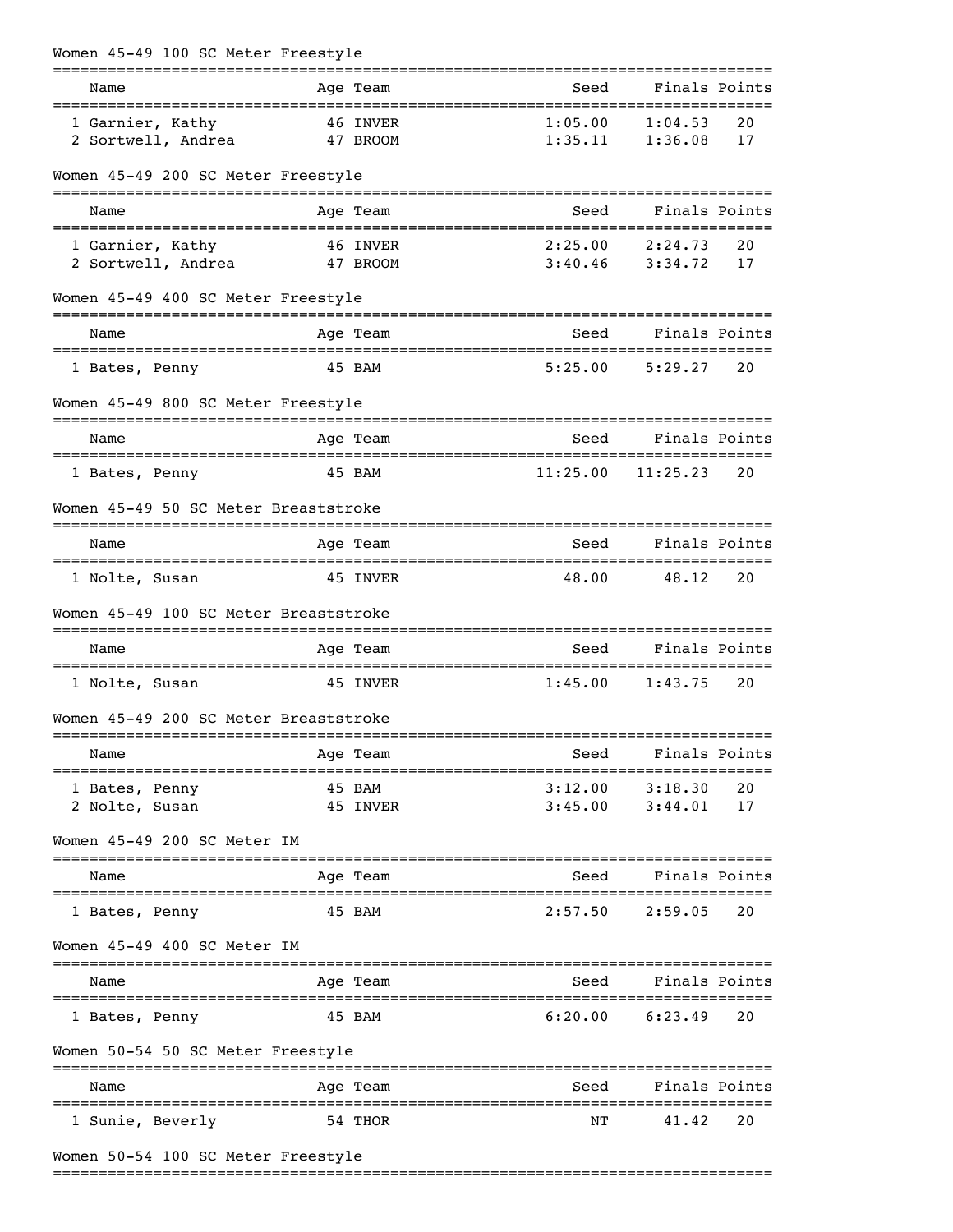| Name                                     |       | Age Team            | Seed                            | Finals Points                        |               |
|------------------------------------------|-------|---------------------|---------------------------------|--------------------------------------|---------------|
| 1 Pyle, Rebecca<br>2 Sunie, Beverly      |       | 50 SOUTH<br>54 THOR | 1:17.00<br>NΤ                   | 1:16.90<br>1:32.28                   | 20<br>17      |
| Women 50-54 200 SC Meter Freestyle       |       |                     |                                 |                                      |               |
| Name                                     |       | Age Team            | Seed                            |                                      | Finals Points |
| 1 Pyle, Rebecca<br>2 Laney, Judy         | 54 DU | 50 SOUTH            | 2:50.00<br>2:50.00              | 2:49.50<br>2:54.45                   | 20<br>17      |
| Women 50-54 1500 SC Meter Freestyle      |       |                     |                                 |                                      |               |
| Name                                     |       | Age Team            | Seed                            | Finals Points                        |               |
| 1 Laney, Judy                            | 54 DU |                     | 22:40.00                        | 25:01.27                             | 20            |
| Women 50-54 200 SC Meter Backstroke      |       |                     |                                 |                                      |               |
| Name                                     |       | Age Team            | Seed                            | Finals Points<br>=================   |               |
| 1 Pyle, Rebecca                          |       | 50 SOUTH            | 3:45.00                         | 3:39.60                              | 20            |
| Women 50-54 50 SC Meter Breaststroke     |       |                     |                                 |                                      |               |
| Name                                     |       | Age Team            | Seed                            |                                      | Finals Points |
| 1 Sunie, Beverly                         |       | 54 THOR             | ΝT                              | 54.82                                | 20            |
| Women 50-54 100 SC Meter Breaststroke    |       |                     |                                 |                                      |               |
| Name<br>================================ |       | Age Team            | Seed<br>:====================== | Finals Points<br>=================== |               |
| 1 Laney, Judy<br>2 Sunie, Beverly        | 54 DU | 54 THOR             | 1:50.00<br>NΤ                   | 1:50.17<br>2:02.14                   | 20<br>17      |
| Women 50-54 200 SC Meter Butterfly       |       |                     |                                 |                                      |               |
| Name<br>================                 |       | Age Team            | Seed                            | Finals Points                        |               |
| 1 Pyle, Rebecca                          |       | 50 SOUTH            | 3:25.00                         | 3:20.85                              | 20            |
| Women 50-54 100 SC Meter IM              |       |                     |                                 |                                      |               |
| Name                                     |       | Age Team            | Seed                            | Finals Points                        |               |
| 1 Sunie, Beverly                         |       | 54 THOR             | NΤ                              | 1:54.89                              | 20            |
| Women 55-59 200 SC Meter Freestyle       |       |                     |                                 |                                      |               |
| Name                                     |       | Age Team            | Seed                            |                                      | Finals Points |
| 1 Wilson, Debbie                         |       | 55 DAC              | 3:31.00                         | 3:34.36                              | 20            |
| Women 55-59 800 SC Meter Freestyle       |       |                     |                                 |                                      |               |
| Name                                     |       | Age Team            | Seed                            | Finals Points                        |               |
| 1 Wilson, Debbie                         |       | 55 DAC              | 14:55.00                        | ================<br>15:12.44         | 20            |
| Women 55-59 1500 SC Meter Freestyle      |       |                     |                                 |                                      |               |
| Name                                     |       | Age Team            | Seed                            | Finals Points                        |               |
|                                          |       |                     |                                 |                                      |               |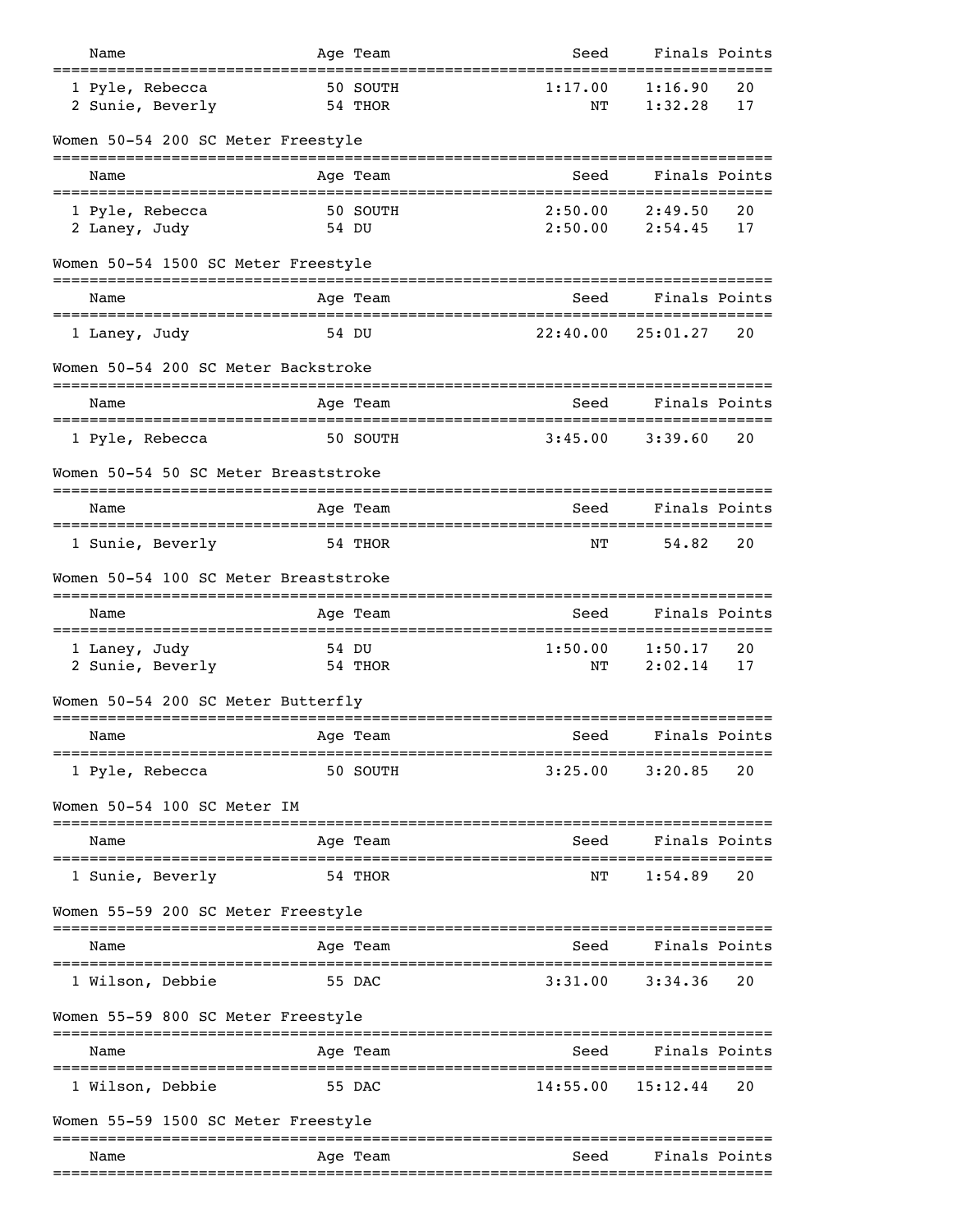| 1 Wilson, Debbie            |                                       | 55 DAC   |                                  | 28:00.00 28:42.43    | 20            |
|-----------------------------|---------------------------------------|----------|----------------------------------|----------------------|---------------|
| Women 55-59 100 SC Meter IM |                                       |          |                                  |                      |               |
| Name                        |                                       | Age Team | Seed                             |                      | Finals Points |
| 1 Wilson, Debbie            |                                       | 55 DAC   | 1:47.00                          | 1:51.57              | 20            |
|                             | Women 65-69 50 SC Meter Freestyle     |          | ================================ |                      |               |
| Name                        |                                       | Age Team | Seed                             |                      | Finals Points |
| 1 Oberg, Jane               |                                       | 69 DAC   | 41.00                            | 43.50                | 20            |
|                             | Women 65-69 200 SC Meter Freestyle    |          |                                  |                      |               |
| Name                        |                                       | Age Team | Seed                             |                      | Finals Points |
| 1 Oberg, Jane               |                                       | 69 DAC   | 3:50.00                          | 3:32.08              | 20            |
|                             | Women 65-69 100 SC Meter Backstroke   |          |                                  |                      |               |
| Name                        |                                       | Age Team | Seed                             |                      | Finals Points |
| 1 Oberg, Jane               |                                       | 69 DAC   | 1:50.00                          | 1:47.73              | 20            |
|                             | Women 65-69 200 SC Meter Breaststroke |          |                                  |                      |               |
| Name                        |                                       | Age Team | Seed                             |                      | Finals Points |
| 1 Oberg, Jane               |                                       | 69 DAC   | 3:55.00                          | 4:20.15              | 20            |
| Women 65-69 100 SC Meter IM |                                       |          |                                  |                      |               |
| Name                        |                                       | Age Team | Seed                             |                      | Finals Points |
| 1 Oberg, Jane               |                                       | 69 DAC   | 1:50.00                          | 1:48.89              | 20            |
|                             | Men 18-24 50 SC Meter Freestyle       |          |                                  |                      |               |
| Name                        |                                       | Age Team | Seed                             |                      | Finals Points |
| 1 Ko, Scott                 |                                       | 23 LAFA  | 25.00                            | -----------<br>26.05 | 20            |
|                             | Men 18-24 100 SC Meter Freestyle      |          |                                  |                      |               |
| Name                        |                                       | Age Team | Seed                             |                      | Finals Points |
| 1 Ko, Scott                 |                                       | 23 LAFA  | 54.60                            | 58.78                | 20            |
|                             | Men 18-24 50 SC Meter Backstroke      |          |                                  |                      |               |
| Name                        |                                       | Age Team | Seed                             |                      | Finals Points |
| 1 Ko, Scott                 |                                       | 23 LAFA  | 31.00                            | 31.11                | 20            |
|                             | Men 25-29 200 SC Meter Freestyle      |          |                                  |                      |               |
| Name                        |                                       | Age Team | Seed                             |                      | Finals Points |
| 1 Stanchak, Michael         | 25 DU                                 |          | 2:19.34                          | 2:15.02              | 20            |
|                             | Men 25-29 400 SC Meter Freestyle      |          |                                  |                      |               |
| Name                        |                                       | Age Team | Seed                             | Finals Points        |               |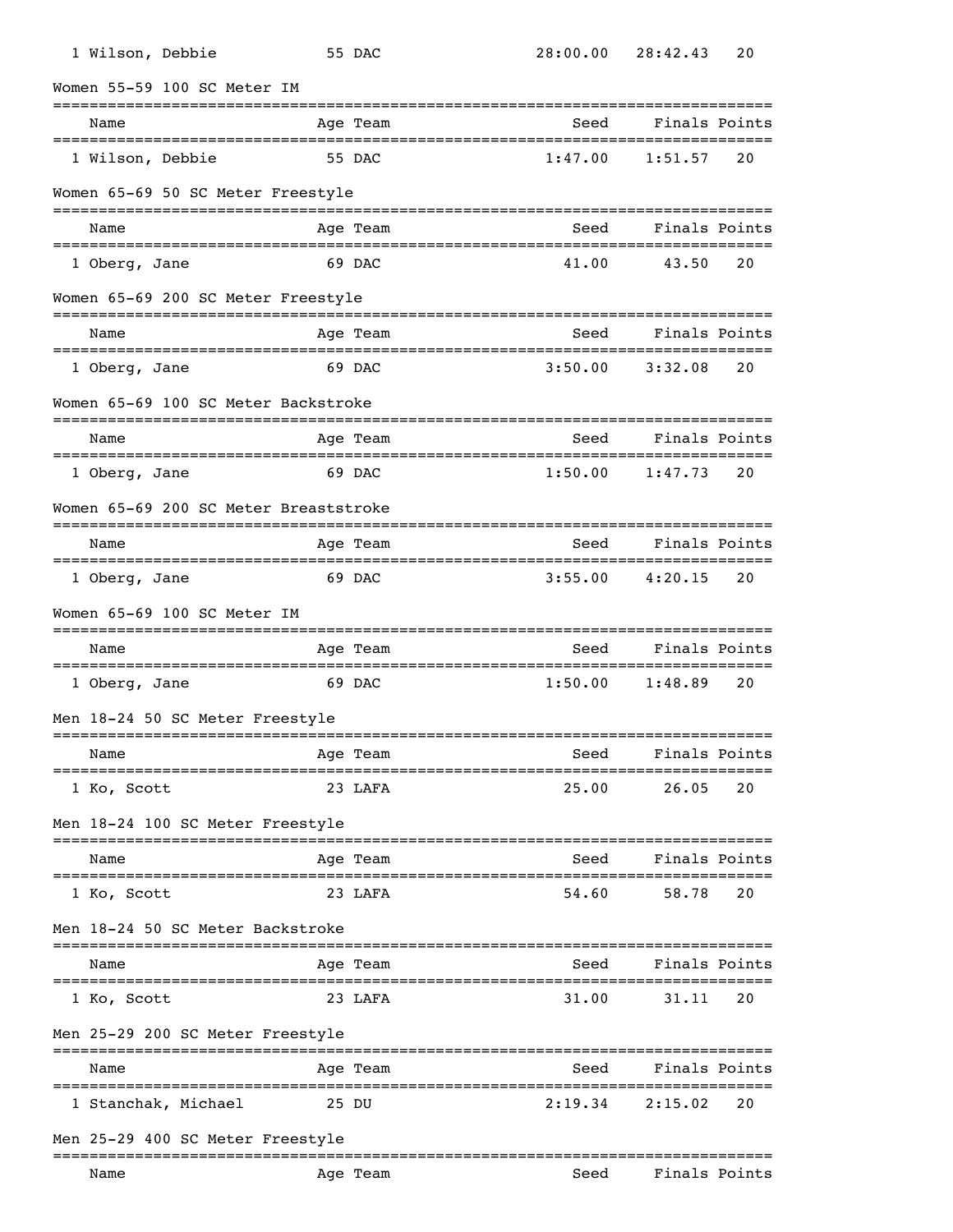| 1 Stanchak, Michael                                             |          | 25 DU         | 5:08.30                                | 4:50.63       | 20 |
|-----------------------------------------------------------------|----------|---------------|----------------------------------------|---------------|----|
| Men 25-29 100 SC Meter Breaststroke<br>------------------------ |          |               | -------------------------------------- |               |    |
| Name                                                            |          | Age Team      | Seed                                   | Finals Points |    |
| 1 Stanchak, Michael                                             |          | 25 DU         | 1:17.17                                | 1:17.04       | 20 |
| Men 25-29 200 SC Meter Breaststroke                             |          |               |                                        |               |    |
| Name                                                            |          | Age Team      | Seed                                   | Finals Points |    |
| -- Stanchak, Michael                                            |          | 25 DU         | 2:49.74                                | DO            |    |
| Men 25-29 200 SC Meter Butterfly                                |          |               |                                        |               |    |
| Name                                                            |          | Age Team      | Seed                                   | Finals Points |    |
| 1 Swaney, Dwight                                                |          | 25 Unattached | 2:21.60                                | 2:30.44       | 20 |
| Men 25-29 400 SC Meter IM                                       |          |               |                                        |               |    |
| Name                                                            |          | Age Team      | Seed                                   | Finals Points |    |
| 1 Stanchak, Michael                                             | 25 DU    |               | 5:27.61                                | 5:27.79       | 20 |
| Men 30-34 50 SC Meter Freestyle                                 |          |               |                                        |               |    |
| Name                                                            |          | Age Team      | Seed                                   | Finals Points |    |
| 1 Foster, Jared                                                 |          | 30 THOR       | 26.00                                  | 27.01         | 20 |
| 2 Dickerson, Christian                                          |          | 33 BROOM      | 29.90                                  | 31.20         | 17 |
| Men 30-34 100 SC Meter Freestyle                                |          |               |                                        |               |    |
| Name                                                            |          | Age Team      | Seed                                   | Finals Points |    |
| 1 Foster, Jared                                                 |          | 30 THOR       | 1:02.00                                | 1:02.04       | 20 |
| Men 30-34 400 SC Meter Freestyle                                |          |               |                                        |               |    |
| Name                                                            |          | Age Team      | Seed                                   | Finals Points |    |
| 1 Dickerson, Christian                                          |          | 33 BROOM      | 7:00.00                                | 6:31.49       | 20 |
| Men 30-34 1500 SC Meter Freestyle                               |          |               |                                        |               |    |
| Name                                                            |          | Age Team      | Seed                                   | Finals Points |    |
| 1 Dickerson, Christian                                          | 33 BROOM |               | 28:00.00                               | 25:52.79      | 20 |
| Men 30-34 50 SC Meter Backstroke                                |          |               |                                        |               |    |
| Name                                                            |          | Age Team      | Seed                                   | Finals Points |    |
| 1 Foster, Jared                                                 |          | 30 THOR       | 32.00                                  | 34.29         | 20 |
| 2 Dickerson, Christian                                          |          | 33 BROOM      | 35.00                                  | 36.08         | 17 |
| Men 35-39 200 SC Meter Freestyle                                |          |               |                                        |               |    |
| Name                                                            |          | Age Team      | Seed                                   | Finals Points |    |
| 1 Hoftiezer, Scott                                              |          | 35 DAC        | 2:35.00                                | 2:28.58       | 20 |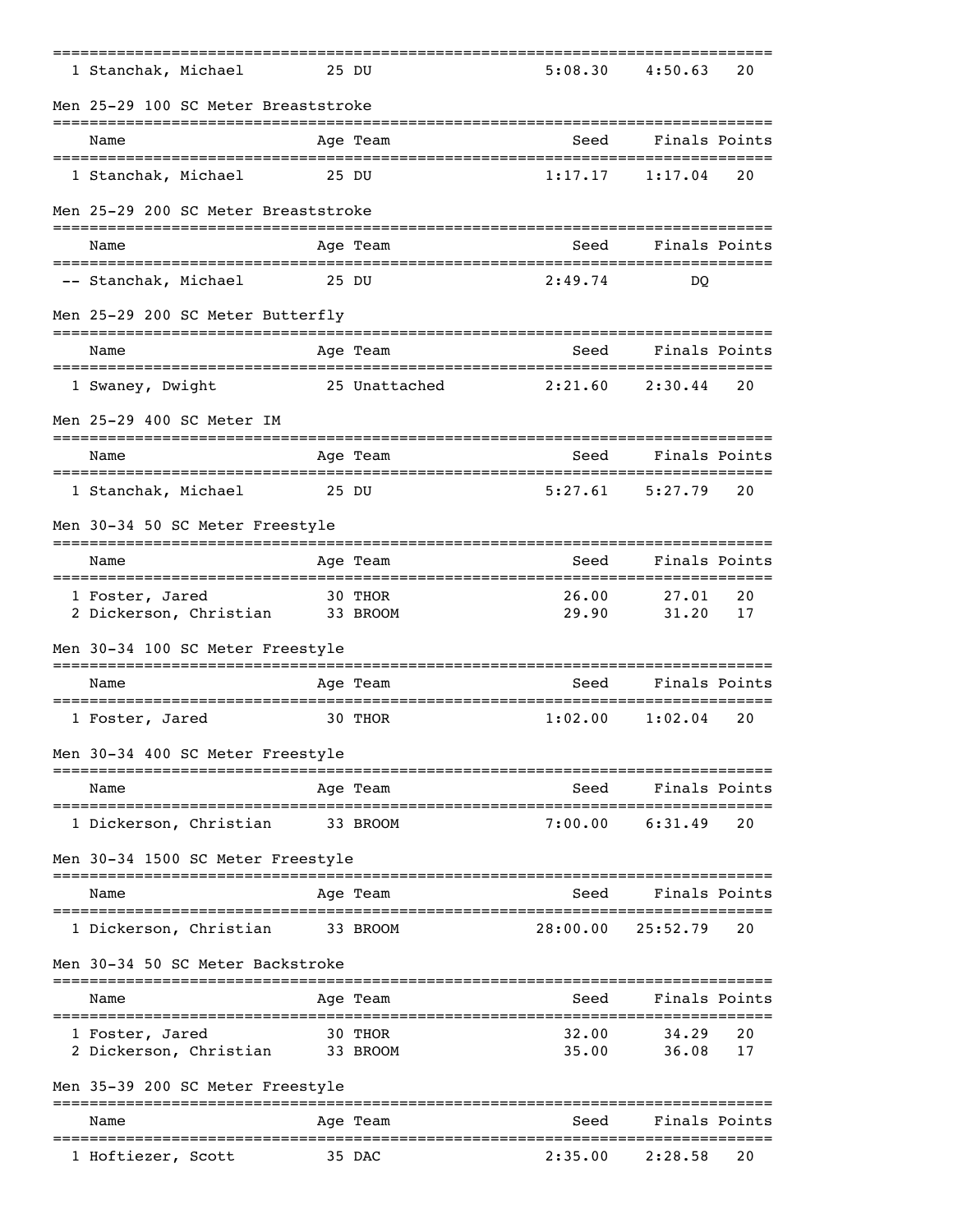| Men 35-39 400 SC Meter Freestyle                   |                     |          |                                            |                                    |    |
|----------------------------------------------------|---------------------|----------|--------------------------------------------|------------------------------------|----|
| Name                                               |                     | Age Team | Seed<br>---------------------------------- | Finals Points<br>================= |    |
| 1 Hoftiezer, Scott                                 |                     | 35 DAC   | 5:45.00                                    | 5:14.21                            | 20 |
| Men 35-39 800 SC Meter Freestyle                   |                     |          |                                            |                                    |    |
| Name                                               |                     | Age Team | Seed                                       | Finals Points                      |    |
| 1 Hoftiezer, Scott                                 |                     | 35 DAC   | 11:30.00                                   | 11:02.17                           | 20 |
| Men 35-39 1500 SC Meter Freestyle                  |                     |          |                                            |                                    |    |
| Name<br>======================================     |                     | Age Team | Seed                                       | Finals Points                      |    |
| 1 Hoftiezer, Scott                                 |                     | 35 DAC   | 22:00.00                                   | 20:36.55                           | 20 |
| Men 35-39 50 SC Meter Butterfly                    |                     |          |                                            | ------------------                 |    |
| Name                                               |                     | Age Team | Seed                                       | Finals Points                      |    |
| 1 Hoftiezer, Scott                                 |                     | 35 DAC   | 35.50                                      | 32.28                              | 20 |
| Men 35-39 100 SC Meter Butterfly                   |                     |          |                                            |                                    |    |
| Name                                               |                     | Age Team | Seed                                       | Finals Points                      |    |
| 1 Hoftiezer, Scott                                 |                     | 35 DAC   | 1:11.00                                    | 1:14.80                            | 20 |
| Men 40-44 50 SC Meter Freestyle                    |                     |          |                                            |                                    |    |
| Name                                               |                     | Age Team | Seed                                       | Finals Points                      |    |
| =================================<br>1 Jensen, Rod |                     | 42 CHEYE | =====================<br>32.00             | =========<br>29.22                 | 20 |
| 2 Hoyt, Brian                                      |                     | 40 THOR  | 30.00                                      | 30.40                              | 17 |
| Men 40-44 100 SC Meter Freestyle                   |                     |          |                                            | -----------------                  |    |
| Name                                               |                     | Age Team | Seed                                       | Finals Points                      |    |
| 1 Hoyt, Brian                                      |                     | 40 THOR  | 1:09.00                                    | 1:07.89                            | 20 |
| Men 40-44 200 SC Meter Freestyle                   |                     |          |                                            |                                    |    |
| Name                                               |                     | Age Team | Seed                                       | Finals Points                      |    |
| 1 Evans, Thomas                                    |                     | 41 DAC   | 2:20.00                                    | 2:20.70                            | 20 |
| Men 40-44 400 SC Meter Freestyle                   |                     |          |                                            |                                    |    |
| Name                                               |                     | Age Team | Seed                                       | Finals Points                      |    |
| 1 Evans, Thomas                                    |                     | 41 DAC   | 5:30.00                                    | 5:19.38                            | 20 |
| Men 40-44 50 SC Meter Backstroke                   | =================== |          |                                            |                                    |    |
| Name                                               |                     | Age Team | Seed                                       | Finals Points                      |    |
| 1 Hoyt, Brian                                      |                     | 40 THOR  | 36.00                                      | 36.43                              | 20 |
| Men 40-44 100 SC Meter Backstroke                  |                     |          |                                            |                                    |    |
| Name                                               |                     | Age Team | Seed                                       | Finals Points                      |    |
|                                                    |                     |          |                                            |                                    |    |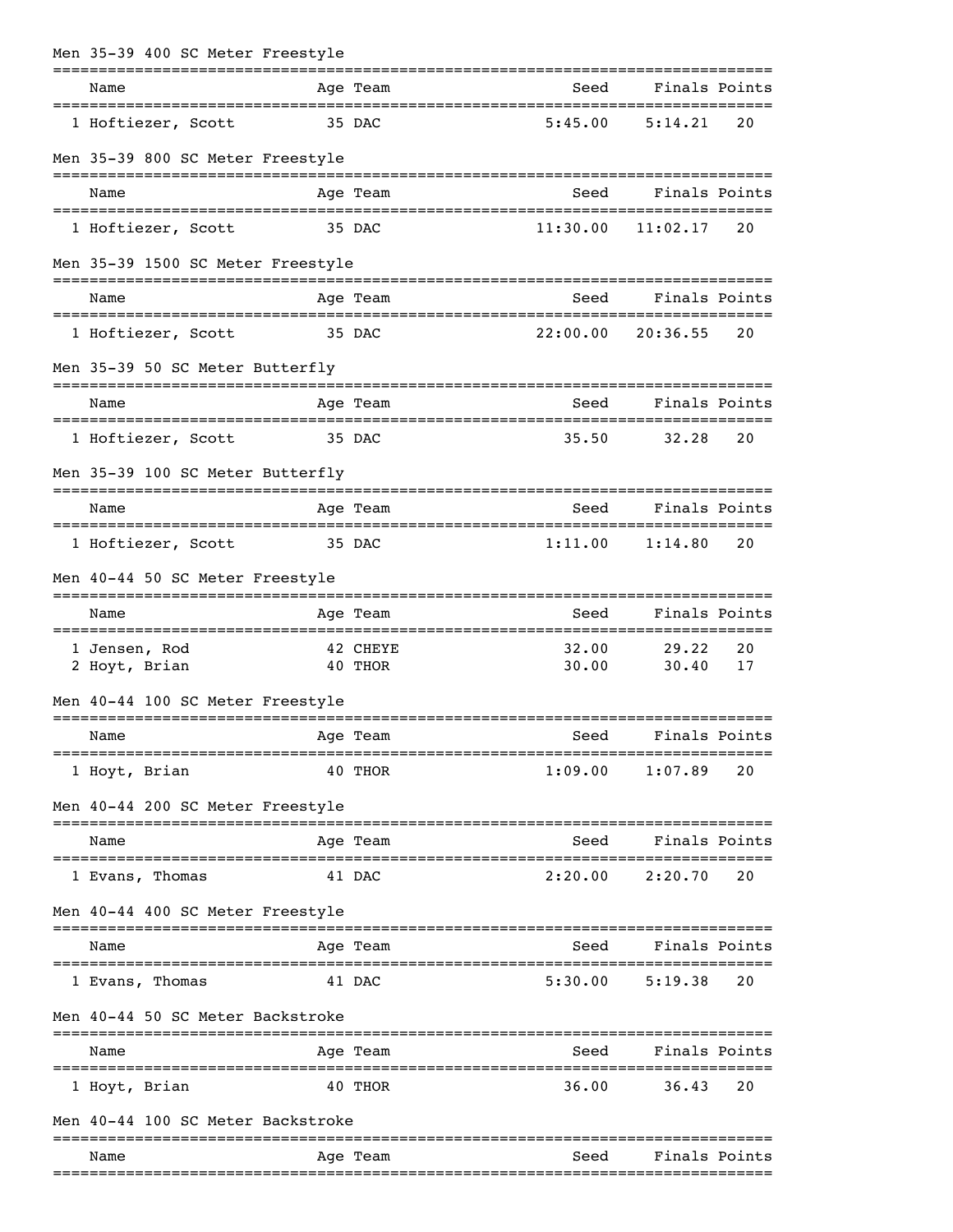| 1 Evans, Thomas                                                | 41 DAC             | 1:15.00            | 1:21.17                              | 20       |
|----------------------------------------------------------------|--------------------|--------------------|--------------------------------------|----------|
| Men 40-44 200 SC Meter Backstroke                              |                    |                    |                                      |          |
| Name                                                           | Age Team           | Seed               | Finals Points                        |          |
| 1 Evans, Thomas                                                | 41 DAC             | 2:45.00            | 2:47.12                              | 20       |
| Men 40-44 100 SC Meter Breaststroke                            |                    |                    |                                      |          |
| Name                                                           | Age Team           | Seed               | Finals Points                        |          |
| 1 Jensen, Rod                                                  | 42 CHEYE           | 1:20.00            | 1:22.38                              | 20       |
| Men 40-44 50 SC Meter Butterfly                                |                    |                    |                                      |          |
| Name                                                           | Age Team           | Seed               | Finals Points                        |          |
| ==================================<br>1 Jensen, Rod            | 42 CHEYE           | 32.00              | 30.76                                | 20       |
| Men 40-44 100 SC Meter Butterfly                               |                    |                    |                                      |          |
| Name                                                           | Age Team           | Seed               | Finals Points                        |          |
| 1 Jensen, Rod                                                  | 42 CHEYE           | 1:08.00            | 1:09.78                              | 20       |
| Men 40-44 200 SC Meter IM                                      |                    |                    |                                      |          |
| Name                                                           | Age Team           | Seed               | Finals Points                        |          |
| 1 Jensen, Rod                                                  | 42 CHEYE           | 2:36.00            | 2:38.81                              | 20       |
| 2 Evans, Thomas                                                | 41 DAC             | 2:45.00            | 2:41.65                              | 17       |
| Men 45-49 50 SC Meter Freestyle                                |                    |                    |                                      |          |
| Name                                                           | Age Team           | Seed               | Finals Points                        |          |
| 1 Johnston, Mark                                               | 46 INVER           | 27.10              | 27.40                                | 20       |
| 2 Nolte, Christopher                                           | 49 INVER           | 28.90              | 28.80                                | 17       |
| 3 Wright, Thomas S                                             | 48 DAC             | 31.00              | 30.88                                | 16       |
| 4 McLean, Scott                                                | 49 DAC             | NΤ                 | 31.90                                | 15       |
| 5 O'Keefe, John                                                | 45 BROOM           | 33.00              | 34.60                                | 14       |
| 6 Cattles, Steve                                               | 47 GREEL           | 50.00              | 48.45                                | 13       |
| Men 45-49 100 SC Meter Freestyle<br>__________________________ |                    |                    |                                      |          |
| Name                                                           | Age Team           | Seed               | Finals Points                        |          |
| 1 Johnston, Mark                                               | 46 INVER           | 1:00.84            | 1:01.01                              | 20       |
| 2 Jenkins, Bill                                                | 49 DAC             | 1:15.00            | 1:05.51                              | 17       |
| 3 McLean, Scott                                                | 49 DAC             | NΤ                 | 1:14.08                              | 16       |
| 4 Cattles, Steve                                               | 47 GREEL           | 1:40.00            | 1:56.50                              | 15       |
| Men 45-49 200 SC Meter Freestyle                               |                    |                    |                                      |          |
| Name<br>====================================                   | Age Team           | Seed               | Finals Points                        |          |
|                                                                |                    |                    |                                      |          |
| 1 Johnston, Mark<br>2 Jenkins, Bill                            | 46 INVER<br>49 DAC | 2:17.86<br>2:35.00 | 2:18.98<br>2:35.58                   | 20<br>17 |
| Men 45-49 400 SC Meter Freestyle                               |                    |                    |                                      |          |
| Name                                                           | Age Team           | Seed               | -------------------<br>Finals Points |          |
| 1 Nolte, Christopher                                           | 49 INVER           | 5:10.00            | 4:55.39                              | 20       |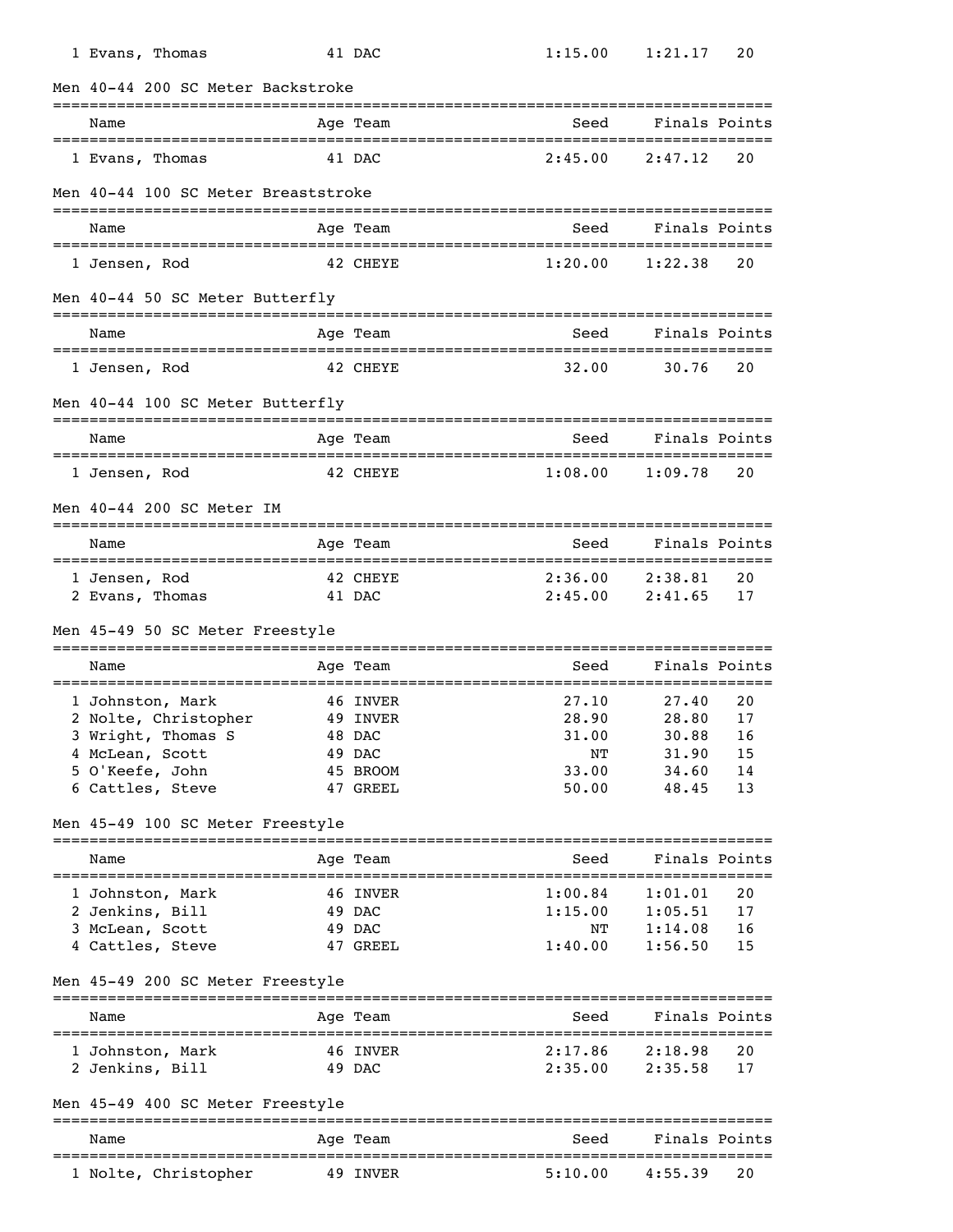## Men 45-49 100 SC Meter Backstroke

| Name                                      |                           | Age Team | Seed    | Finals Points                        |    |
|-------------------------------------------|---------------------------|----------|---------|--------------------------------------|----|
| 1 Johnston, Mark                          |                           | 46 INVER | 1:15.00 | 1:14.76                              | 20 |
| Men 45-49 50 SC Meter Breaststroke        |                           |          |         |                                      |    |
| Name                                      |                           | Age Team | Seed    | Finals Points                        |    |
| 1 O'Keefe, John                           |                           | 45 BROOM | 40.00   | 42.21                                | 20 |
| 2 McLean, Scott                           |                           | 49 DAC   | NΤ      | 42.98                                | 17 |
| 3 Wright, Thomas S                        |                           | 48 DAC   | 45.00   | 44.62                                | 16 |
| 4 Cattles, Steve                          |                           | 47 GREEL | 1:30.00 | 1:38.33                              | 15 |
| Men 45-49 100 SC Meter Breaststroke       | ========================= |          |         |                                      |    |
| Name                                      |                           | Age Team | Seed    | Finals Points                        |    |
| 1 O'Keefe, John                           |                           | 45 BROOM | 1:34.00 | 1:42.58                              | 20 |
| Men 45-49 50 SC Meter Butterfly           |                           |          |         |                                      |    |
| Name                                      |                           | Age Team | Seed    | Finals Points                        |    |
| 1 Johnston, Mark                          |                           | 46 INVER | 30.29   | 29.66                                | 20 |
| Men 45-49 100 SC Meter Butterfly          |                           |          |         |                                      |    |
| Name                                      |                           | Age Team | Seed    | Finals Points                        |    |
| 1 Nolte, Christopher                      |                           | 49 INVER | 1:14.00 | 1:11.93                              | 20 |
| Men 45-49 100 SC Meter IM                 |                           |          |         |                                      |    |
| Name                                      |                           | Age Team | Seed    | Finals Points<br>=================== |    |
| 1 Nolte, Christopher                      |                           | 49 INVER | 1:14.00 | 1:12.01                              | 20 |
| 2 O'Keefe, John                           |                           | 45 BROOM | 1:25.00 | 1:31.98                              | 17 |
| 3 Cattles, Steve                          |                           | 47 GREEL | 3:00.00 | 2:42.79                              | 16 |
| Men 45-49 200 SC Meter IM                 |                           |          |         |                                      |    |
| Name                                      |                           | Age Team | Seed    | Finals Points                        |    |
| 1 Nolte, Christopher                      |                           | 49 INVER | 2:44.00 | 2:37.18                              | 20 |
| Men 50-54 50 SC Meter Freestyle           |                           |          |         |                                      |    |
| Name                                      |                           | Age Team | Seed    | Finals Points                        |    |
| 1 Hess, Richard                           |                           | 52 GREEL | 26.50   | 26.81                                | 20 |
| 2 Holum, Chuck                            |                           | 54 DAC   | 30.00   | 28.30                                | 17 |
| 3 Strobel, Barney                         |                           | 51 INVER | 32.00   | 32.34                                | 16 |
| Men 50-54 200 SC Meter Freestyle          |                           |          |         |                                      |    |
| Name                                      |                           | Age Team | Seed    | =================<br>Finals Points   |    |
| ====================<br>1 Strobel, Barney |                           | 51 INVER | 2:43.00 | 2:44.18                              | 20 |
| Men 50-54 400 SC Meter Freestyle          |                           |          |         |                                      |    |
| Name                                      |                           | Age Team | Seed    | Finals Points                        |    |
|                                           |                           |          |         |                                      |    |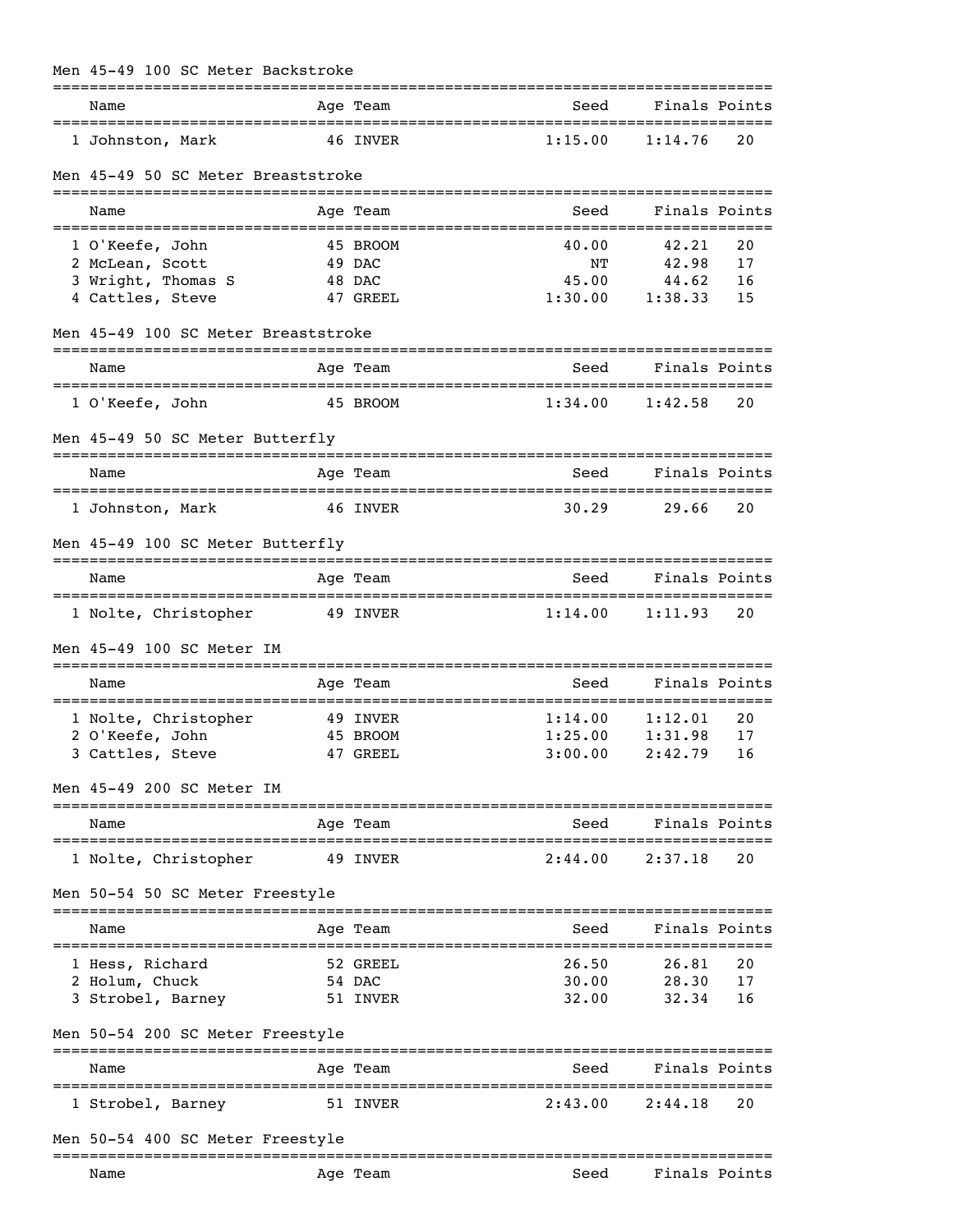| 1 Holum, Chuck                                        | 54 DAC      | 5:40.00  | 5:27.92                        | 20 |
|-------------------------------------------------------|-------------|----------|--------------------------------|----|
| Men 50-54 800 SC Meter Freestyle                      |             |          |                                |    |
| Name                                                  | Age Team    | Seed     | Finals Points                  |    |
| 1 Gimlin, Dennis                                      | 50 PUEBL    | 13:44.32 | ------------------<br>14:06.57 | 20 |
| Men 50-54 200 SC Meter Backstroke                     |             |          |                                |    |
| Name                                                  | Age Team    | Seed     | Finals Points                  |    |
| 1 Holum, Chuck                                        | 54 DAC      | 2:48.00  | 2:47.25                        | 20 |
| Men 50-54 100 SC Meter Breaststroke                   |             |          |                                |    |
| Name                                                  | Age Team    | Seed     | Finals Points                  |    |
| ================================<br>1 Strobel, Barney | 51 INVER    | 1:35.00  | 1:35.27                        | 20 |
| Men 50-54 200 SC Meter Breaststroke                   |             |          |                                |    |
| Name                                                  | Age Team    | Seed     | Finals Points                  |    |
| 1 Heins, Donald                                       | 52 BROOM    | 3:50.00  | 4:00.70                        | 20 |
| Men 50-54 50 SC Meter Butterfly                       |             |          |                                |    |
| Name                                                  | Age Team    | Seed     | Finals Points                  |    |
| 1 Heins, Donald                                       | 52 BROOM    | 42.00    | 44.48                          | 20 |
| Men 50-54 100 SC Meter Butterfly                      |             |          |                                |    |
| Name                                                  | Age Team    | Seed     | Finals Points                  |    |
| ==================================<br>1 Hess, Richard | 52 GREEL    | 1:06.00  | 1:07.15                        | 20 |
| Men 50-54 200 SC Meter Butterfly                      |             |          |                                |    |
| Name                                                  | Age Team    | Seed     | Finals Points                  |    |
| 1 Gimlin, Dennis                                      | 50 PUEBL    | 4:02.77  | 4:04.58                        | 20 |
| Men 50-54 100 SC Meter IM                             |             |          |                                |    |
| Name                                                  | Age Team    | Seed     | Finals Points                  |    |
| 1 Hess, Richard                                       | 52 GREEL    | 1:08.00  | 1:08.97                        | 20 |
| 2 Gimlin, Dennis                                      | 50 PUEBL    | 1:33.52  | 1:33.23                        | 17 |
| Men 50-54 200 SC Meter IM                             |             |          |                                |    |
| Name                                                  | Age Team    | Seed     | Finals Points                  |    |
| 1 Heins, Donald                                       | 52 BROOM    | 3:50.00  | 3:44.89                        | 20 |
| Men 55-59 800 SC Meter Freestyle                      | =========== |          |                                |    |
| Name                                                  | Age Team    | Seed     | Finals Points                  |    |
| 1 Carney, Kent                                        | 59 EVER     | 11:30.00 | ================<br>11:47.18   | 20 |
| 2 Townsend, Cecil                                     | 59 PUEBL    | 11:40.00 | 12:52.53                       | 17 |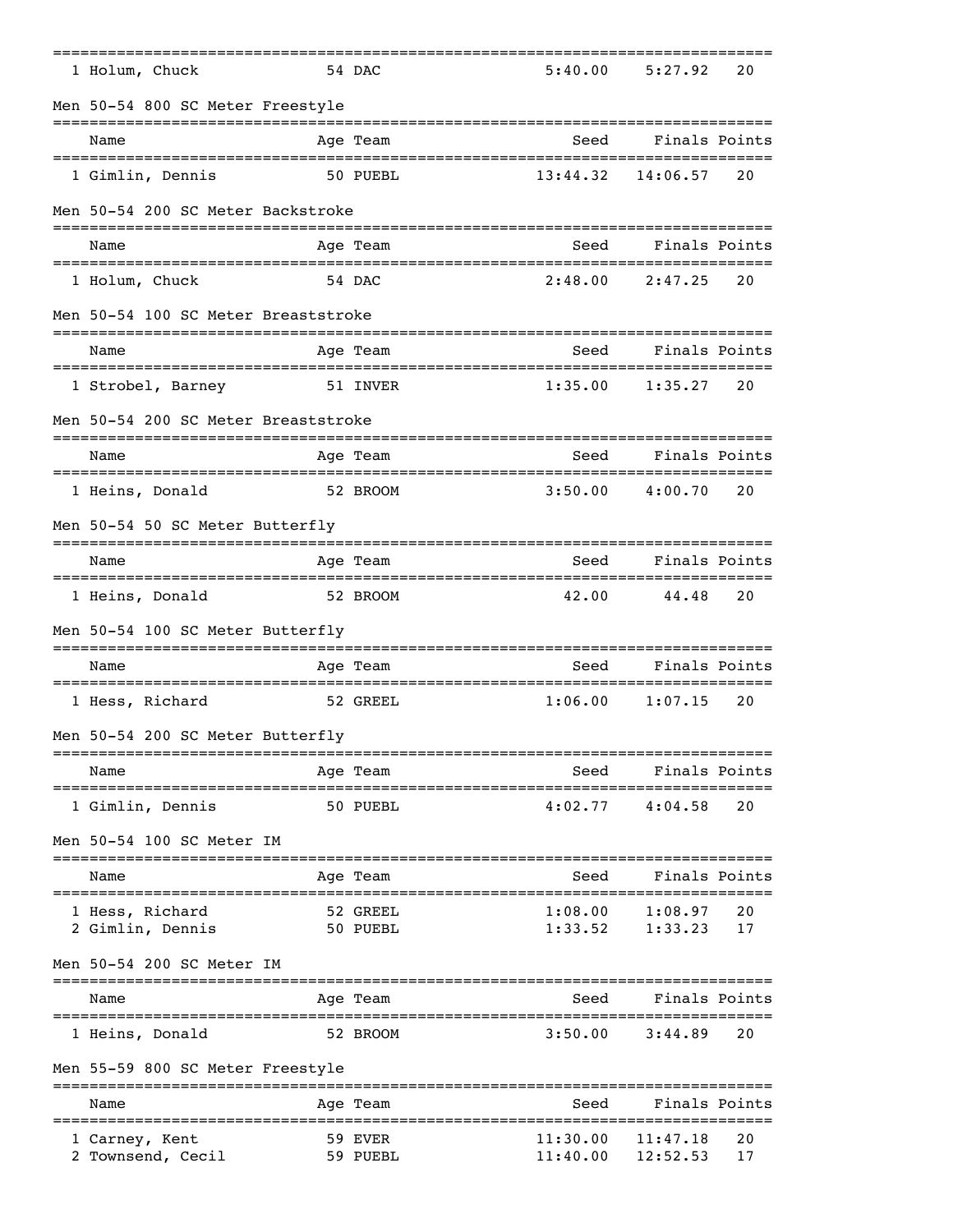| Men 55-59 200 SC Meter Backstroke     |                         |                |                |          |
|---------------------------------------|-------------------------|----------------|----------------|----------|
| Name                                  | Age Team                | Seed           | Finals Points  |          |
| 1 Townsend, Cecil                     | 59 PUEBL                | 3:05.10        | 3:10.79        | 20       |
| Men 55-59 50 SC Meter Breaststroke    |                         |                |                |          |
| Name                                  | Age Team                | Seed           | Finals Points  |          |
| 1 Townsend, Cecil                     | 59 PUEBL                | 42.30          | 44.23          | 20       |
| Men 55-59 200 SC Meter Butterfly      |                         |                |                |          |
| Name                                  | Age Team                | Seed           | Finals Points  |          |
| 1 Carney, Kent                        | 59 EVER                 | 3:20.00        | 3:16.23        | 20       |
| Men 55-59 100 SC Meter IM             |                         |                |                |          |
| Name                                  | Age Team                | Seed           | Finals Points  |          |
| 1 Townsend, Cecil                     | 59 PUEBL                | 1:23.70        | 1:27.54        | 20       |
| Men 55-59 400 SC Meter IM             |                         |                |                |          |
| Name                                  | Age Team                | Seed           | Finals Points  |          |
| 1 Carney, Kent                        | 59 EVER                 | 6:30.00        | 6:21.85        | 20       |
| Men 60-64 100 SC Meter Freestyle      |                         |                |                |          |
| Name                                  | Age Team                | Seed           | Finals Points  |          |
| 1 Cunningham, Allan 62 Unattached     |                         | 1:19.00        | 1:27.90        | 20       |
| Men 60-64 200 SC Meter Freestyle      |                         |                |                |          |
| Name                                  | Age Team                | Seed           | Finals Points  |          |
| 1 Burson, Bill                        | 61 SOUTH                | 2:30.00        | 2:40.42        | 20       |
| Men 60-64 1500 SC Meter Freestyle     |                         |                |                |          |
| Name                                  | Age Team                | Seed           | Finals Points  |          |
| 1 Burson, Bill                        | 61 SOUTH                | 22:00.00       | 22:49.58       | 20       |
| 2 West, Dennis                        | 62 BAM                  | 23:30.00       | 23:18.87       | 17       |
| Men 60-64 50 SC Meter Backstroke      |                         |                |                |          |
| Name                                  | Age Team                | Seed           | Finals Points  |          |
| 1 Cunningham, Allan                   | 62 Unattached           | 45.00          | 54.58          | 20       |
| Men 60-64 50 SC Meter Breaststroke    |                         |                |                |          |
| Name                                  | Age Team                | Seed           | Finals Points  |          |
| 1 West, Dennis<br>2 Cunningham, Allan | 62 BAM<br>62 Unattached | 41.00<br>41.00 | 38.23<br>46.93 | 20<br>17 |
| Men 60–64 100 SC Meter Breaststroke   |                         |                |                |          |
|                                       |                         |                |                |          |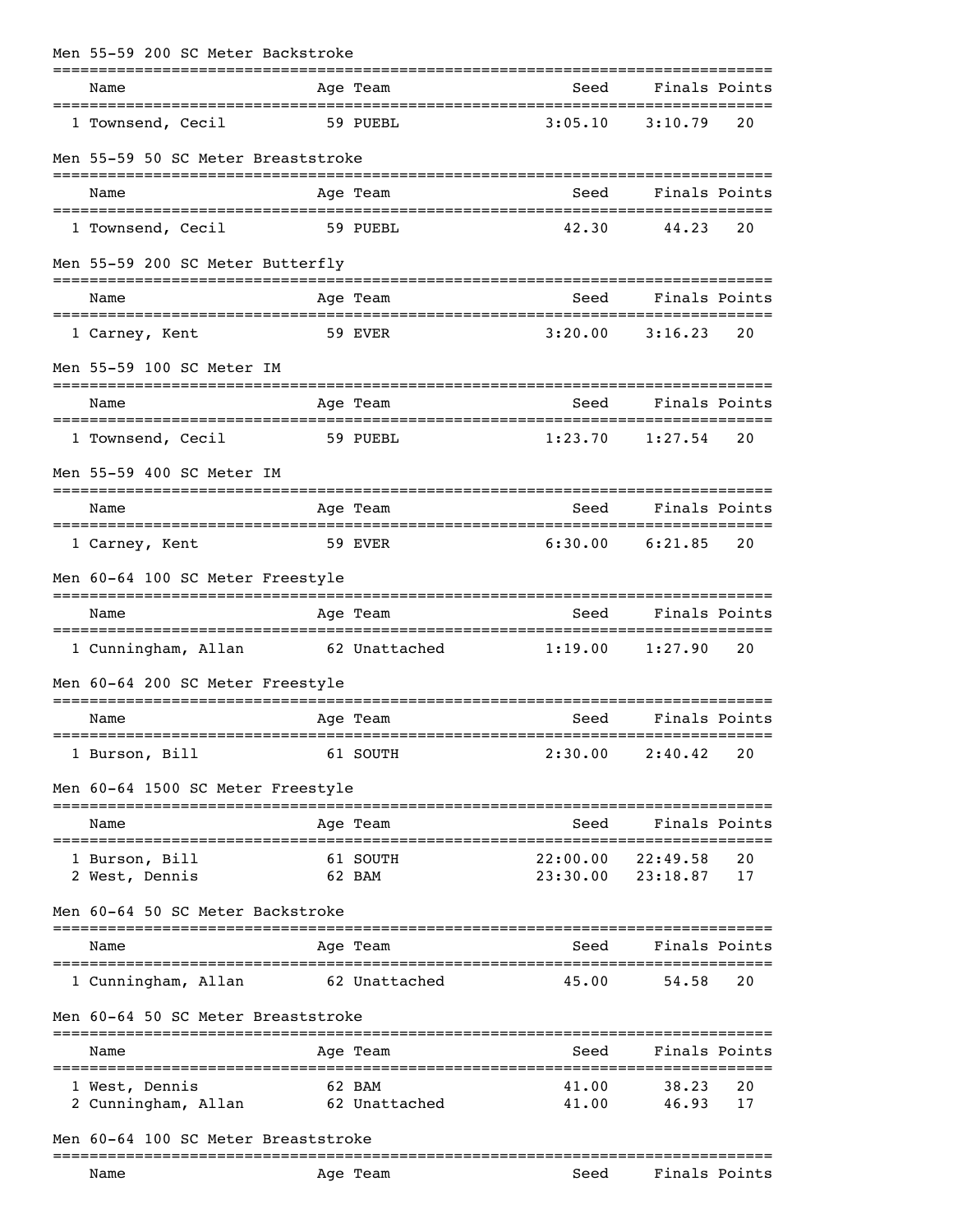| 1 West, Dennis                                       |                | 62 BAM                  | 1:31.00                              | 1:28.42                             | 20            |  |  |  |
|------------------------------------------------------|----------------|-------------------------|--------------------------------------|-------------------------------------|---------------|--|--|--|
| Men 60-64 50 SC Meter Butterfly                      |                |                         |                                      |                                     |               |  |  |  |
| Name                                                 |                | Age Team                | Seed                                 | Finals Points                       |               |  |  |  |
| 1 West, Dennis                                       |                | 62 BAM                  | 32.50                                | 36.03                               | 20            |  |  |  |
| Men 60-64 100 SC Meter Butterfly                     |                |                         |                                      |                                     |               |  |  |  |
| Name                                                 |                | Age Team                | Seed                                 |                                     | Finals Points |  |  |  |
| 1 Abbott, William                                    |                | 60 Unattached           | 1:12.10                              | 1:17.36                             | 20            |  |  |  |
| 2 Burson, Bill                                       |                | 61 SOUTH                | 1:25.00                              | 1:40.81                             | 17            |  |  |  |
| Men 60-64 100 SC Meter IM                            |                |                         |                                      |                                     |               |  |  |  |
| Name                                                 |                | Age Team                | Seed                                 | Finals Points                       |               |  |  |  |
| 1 Abbott, William<br>2 West, Dennis                  |                | 60 Unattached<br>62 BAM | 1:14.00<br>1:26.00                   | 1:17.94<br>1:23.44                  | 20<br>17      |  |  |  |
| 3 Cunningham, Allan                                  |                | 62 Unattached           | 1:30.00                              | 1:36.09                             | 16            |  |  |  |
| Men 65-69 1500 SC Meter Freestyle                    |                |                         |                                      |                                     |               |  |  |  |
| Name                                                 |                | Age Team                | Seed                                 | Finals Points                       |               |  |  |  |
| 1 Chessnoe, Mike                                     |                | 65 Unattached           | 26:59.00                             | 25:53.47                            | 20            |  |  |  |
| Men 70-74 50 SC Meter Freestyle                      |                |                         |                                      |                                     |               |  |  |  |
| Name                                                 |                | Age Team                | Seed                                 | Finals Points                       |               |  |  |  |
| =================================<br>1 Plummer, Mark |                | 70 INVER                | ====================<br>41.32        | 39.74                               | 20            |  |  |  |
| Men 70-74 100 SC Meter Freestyle                     |                |                         |                                      |                                     |               |  |  |  |
| Name                                                 | ============== | Age Team                | Seed<br>============================ | Finals Points                       |               |  |  |  |
| 1 Plummer, Mark                                      |                | 70 INVER                | 1:33.18                              | 1:25.86                             | 20            |  |  |  |
| Men 70-74 200 SC Meter Freestyle                     |                |                         |                                      |                                     |               |  |  |  |
| Name                                                 |                | Age Team                | Seed                                 | Finals Points                       |               |  |  |  |
| 1 Plummer, Mark                                      |                | 70 INVER                | 3:33.50                              | 3:13.83                             | 20            |  |  |  |
| Men 70-74 50 SC Meter Breaststroke                   |                |                         |                                      |                                     |               |  |  |  |
| Name                                                 |                | Age Team                | Seed                                 |                                     | Finals Points |  |  |  |
| 1 Patten, Bob W                                      |                | 72 DAC                  | 45.00                                | 44.90                               | 20            |  |  |  |
| Men 70-74 100 SC Meter Breaststroke                  |                |                         |                                      |                                     |               |  |  |  |
| Name                                                 |                | Age Team                | Seed                                 | ------------------<br>Finals Points |               |  |  |  |
| 1 Patten, Bob W                                      |                | 72 DAC                  | =====================<br>1:40.00     | ---------<br>1:37.00                | 20            |  |  |  |
| 2 Plummer, Mark                                      |                | 70 INVER                | 2:05.80                              | 2:07.91                             | 17            |  |  |  |
| Men 70-74 200 SC Meter Breaststroke                  |                |                         |                                      |                                     |               |  |  |  |
| Name                                                 |                | Age Team                | Seed                                 | Finals Points                       |               |  |  |  |
|                                                      |                |                         |                                      |                                     |               |  |  |  |